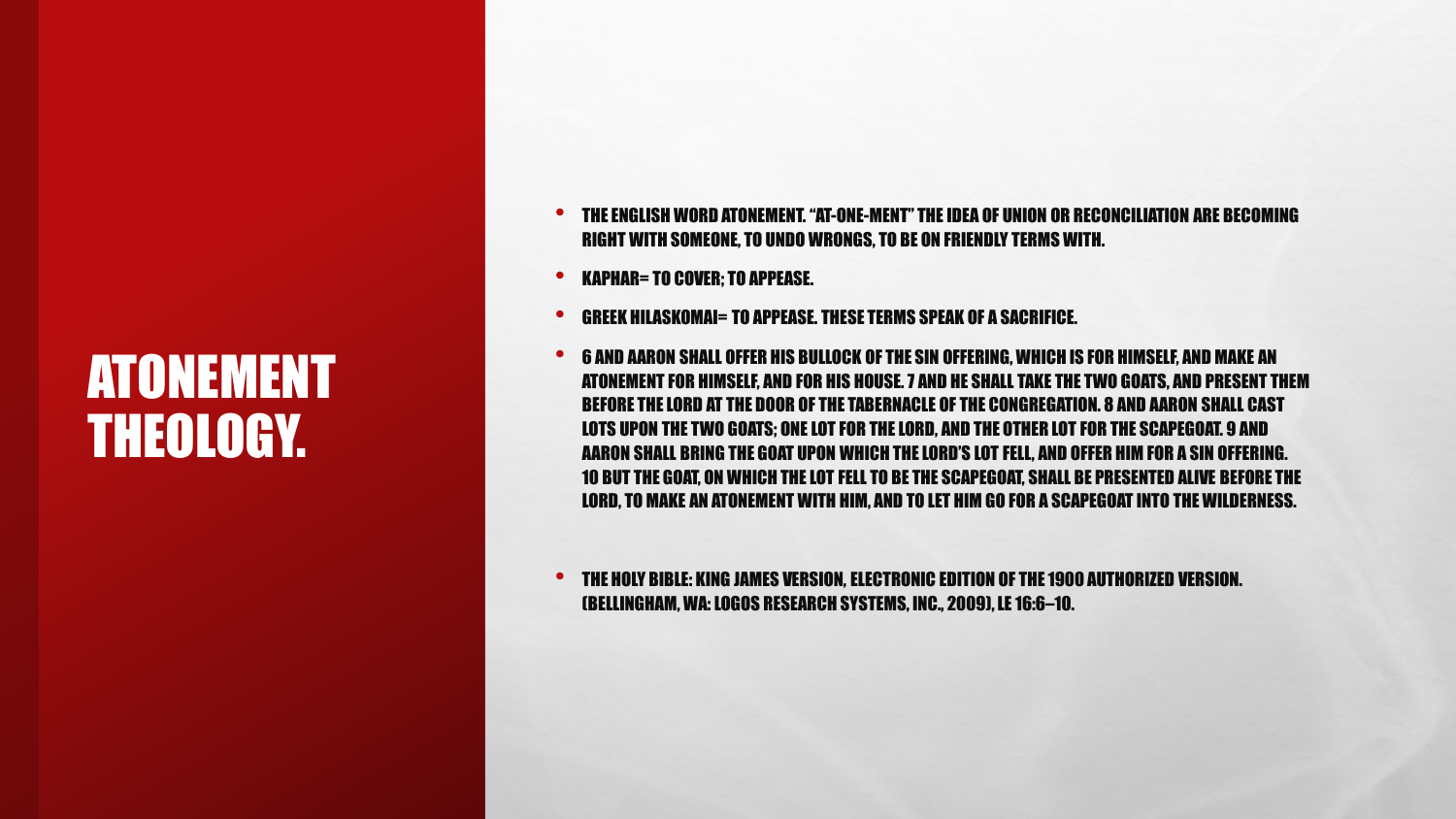## A PRACTICE TO EXPRESS LOYALTY TO GOD.

 $L_{\rm max}$ 

 $\mathbb{R}^n$ 

BY SACRIFICE : WHEN YOU SACRIFICE LEVITICUS 2:1 WORSHIP OF GOD.

15 AND SAUL SAID, THEY HAVE BROUGHT THEM FROM THE AMALEKITES: FOR THE PEOPLE SPARED THE BEST OF THE SHEEP AND OF THE OXEN, TO SACRIFICE UNTO THE LORD THY GOD; AND THE REST WE HAVE UTTERLY DESTROYED.

22 AND SAMUEL SAID,

HATH THE LORD AS GREAT DELIGHT IN BURNT OFFERINGS AND SACRIFICES, AS IN OBEYING THE VOICE OF THE LORD? BEHOLD, TO OBEY IS BETTER THAN SACRIFICE, AND TO HEARKEN THAN THE FAT OF RAMS. 23 FOR REBELLION IS AS THE SIN OF WITCHCRAFT, AND STUBBORNNESS IS AS INIQUITY AND IDOLATRY. BECAUSE THOU HAST REJECTED THE WORD OF THE LORD, HE HATH ALSO REJECTED THEE FROM BEING KING.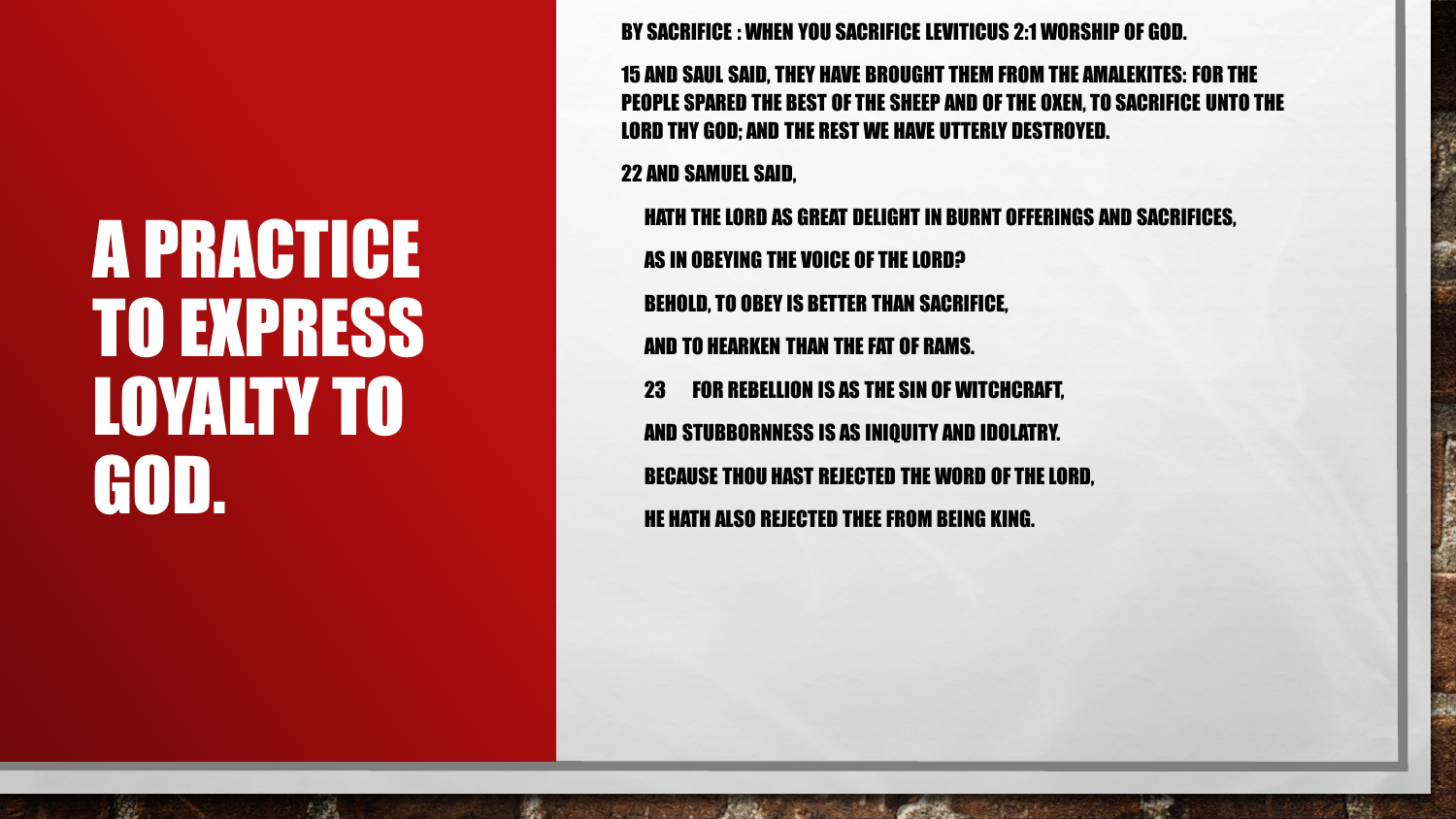### 1 KINGS 8

• <sup>62</sup> AND THE KING, AND ALL ISRAEL WITH HIM, OFFERED SACRIFICE BEFORE THE LORD. 63 AND SOLOMON OFFERED A SACRIFICE OF PEACE OFFERINGS, WHICH HE OFFERED UNTO THE LORD, TWO AND TWENTY THOUSAND OXEN, AND AN HUNDRED AND TWENTY THOUSAND SHEEP. SO THE KING AND ALL THE CHILDREN OF ISRAEL DEDICATED THE HOUSE OF THE LORD. 64 THE SAME DAY DID THE KING HALLOW THE MIDDLE OF THE COURT THAT WAS BEFORE THE HOUSE OF THE LORD: FOR THERE HE OFFERED BURNT OFFERINGS, AND MEAT OFFERINGS, AND THE FAT OF THE PEACE OFFERINGS: BECAUSE THE BRASEN ALTAR THAT WAS BEFORE THE LORD WAS TOO LITTLE TO RECEIVE THE BURNT OFFERINGS, AND MEAT OFFERINGS, AND THE FAT OF THE PEACE OFFERINGS.

• THE HOLY BIBLE: KING JAMES VERSION, ELECTRONIC EDITION OF THE 1900 AUTHORIZED VERSION. (BELLINGHAM, WA: LOGOS RESEARCH SYSTEMS, INC., 2009), 1 KI 8:62–64.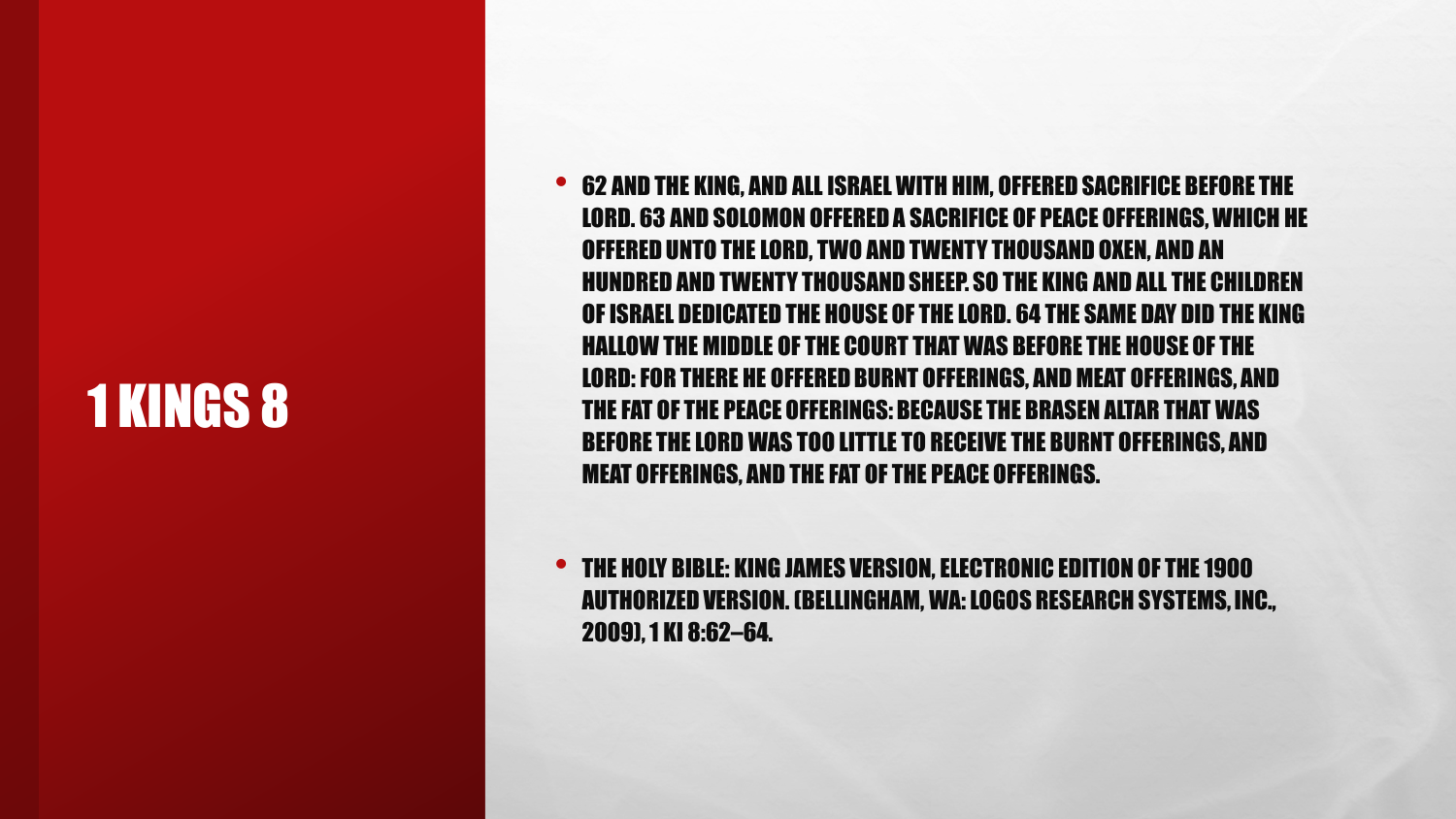### 1 KINGS 9

• 9 AND IT CAME TO PASS, WHEN SOLOMON HAD FINISHED THE BUILDING OF THE HOUSE OF THE LORD, AND THE KING'S HOUSE, AND ALL SOLOMON'S DESIRE WHICH HE WAS PLEASED TO DO, 2 THAT THE LORD APPEARED TO SOLOMON THE SECOND TIME, AS HE HAD APPEARED UNTO HIM AT GIBEON. 3 AND THE LORD SAID UNTO HIM, I HAVE HEARD THY PRAYER AND THY SUPPLICATION, THAT THOU HAST MADE BEFORE ME: I HAVE HALLOWED THIS HOUSE, WHICH THOU HAST BUILT, TO PUT MY NAME THERE FOR EVER; AND MINE EYES AND MINE HEART SHALL BE THERE PERPETUALLY. 4 AND IF THOU WILT WALK BEFORE ME,

• THE HOLY BIBLE: KING JAMES VERSION, ELECTRONIC EDITION OF THE 1900 AUTHORIZED VERSION. (BELLINGHAM, WA: LOGOS RESEARCH SYSTEMS, INC., 2009), 1 KI 9.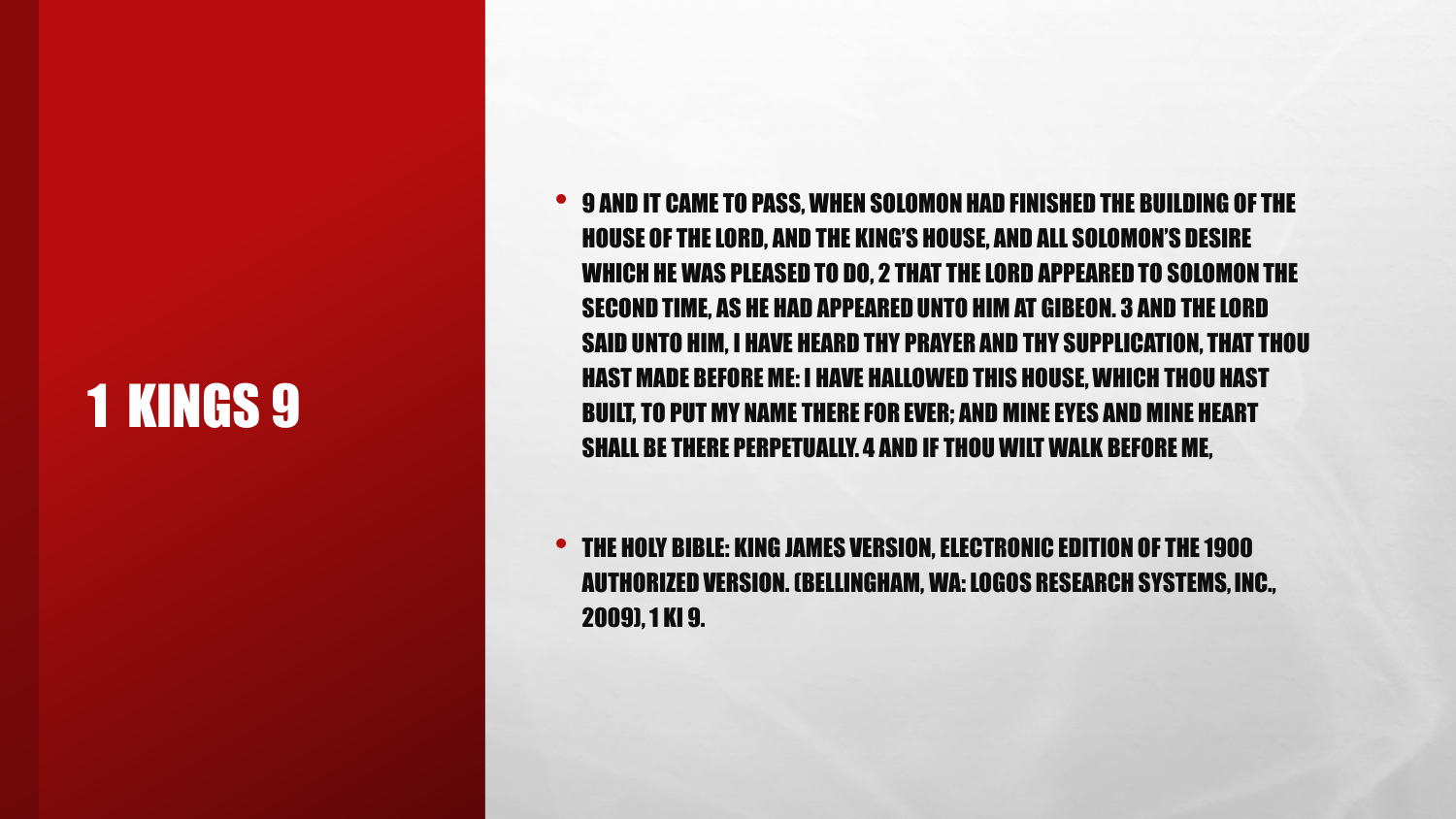### JOSHUA 24

• <sup>19</sup> AND JOSHUA SAID UNTO THE PEOPLE, YE CANNOT SERVE THE LORD: FOR HE IS AN HOLY GOD; HE IS A JEALOUS GOD; HE WILL NOT FORGIVE YOUR TRANSGRESSIONS NOR YOUR SINS. 20 IF YE FORSAKE THE LORD, AND SERVE STRANGE GODS, THEN HE WILL TURN AND DO YOU HURT, AND CONSUME YOU, AFTER THAT HE HATH DONE YOU GOOD

• THE HOLY BIBLE: KING JAMES VERSION, ELECTRONIC EDITION OF THE 1900 AUTHORIZED VERSION. (BELLINGHAM, WA: LOGOS RESEARCH SYSTEMS, INC., 2009), JOS 24:19–20.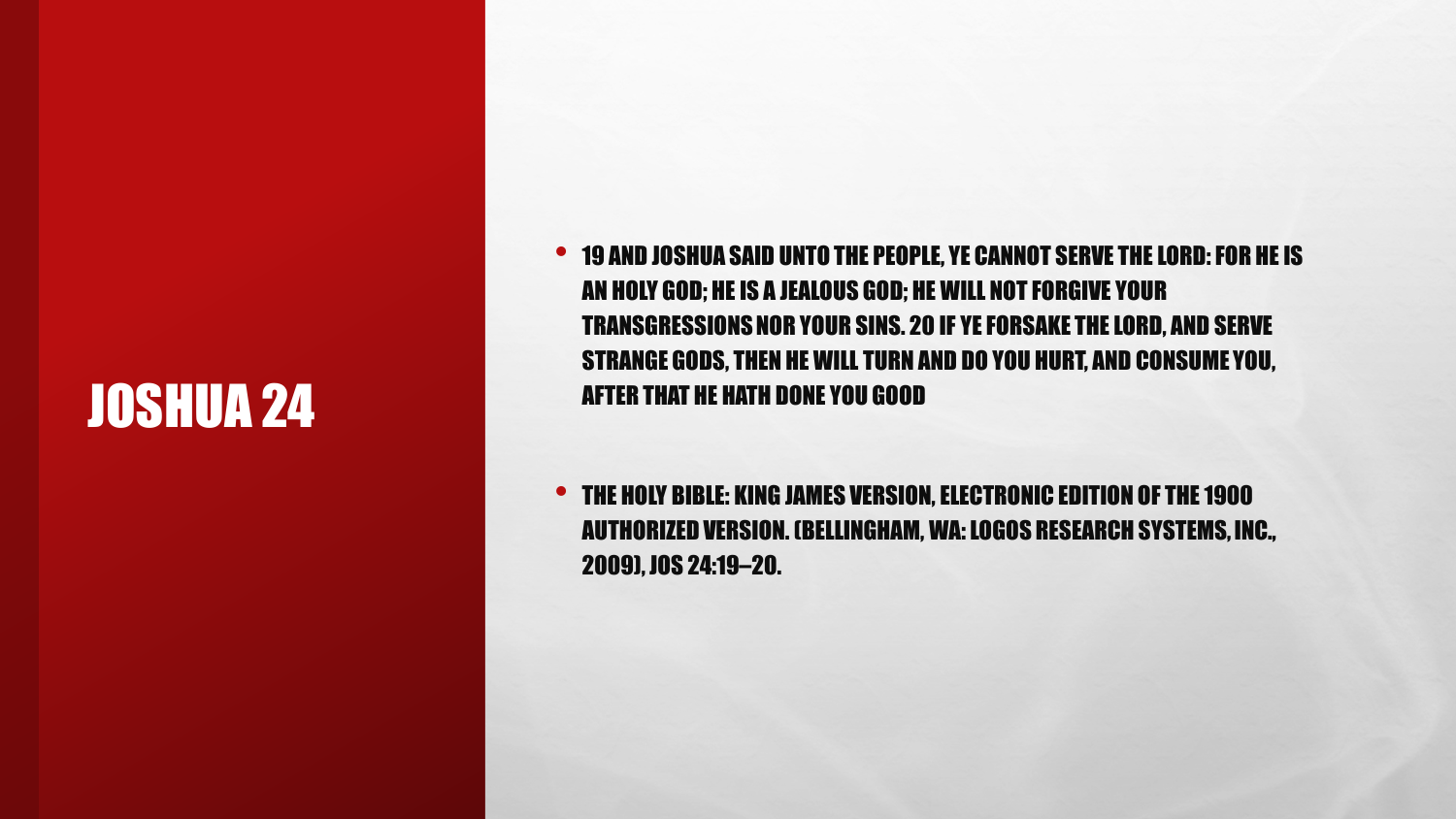### THE NEED FOR FAITHFULNES

- AMAN =FAITHFULLNESS.
- <sup>4</sup> TURN US, O GOD OF OUR SALVATION,
- AND CAUSE THINE ANGER TOWARD US TO CEASE.
- <sup>5</sup> WILT THOU BE ANGRY WITH US FOR EVER?
- WILT THOU DRAW OUT THINE ANGER TO ALL GENERATIONS?
- <sup>6</sup> WILT THOU NOT REVIVE US AGAIN:
- THAT THY PEOPLE MAY REJOICE IN THEE?
- <sup>7</sup> SHEW US THY MERCY, O LORD,
- AND GRANT US THY SALVATION.
- <sup>8</sup> I WILL HEAR WHAT GOD THE LORD WILL SPEAK:
- FOR HE WILL SPEAK PEACE UNTO HIS PEOPLE, AND TO HIS SAINTS:
- BUT LET THEM NOT TURN AGAIN TO FOLLY.

•

.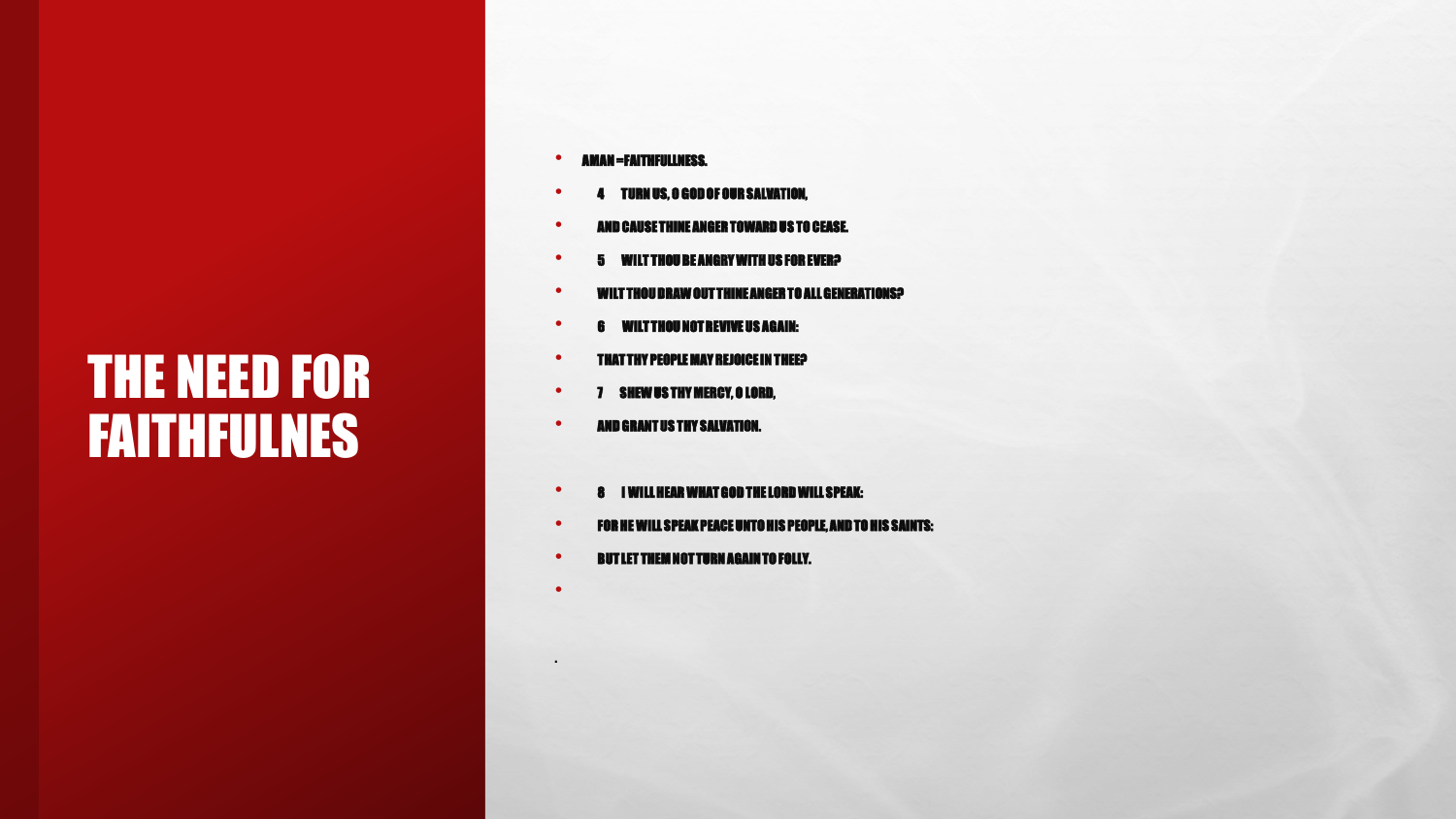# **CHRIST** ATONEMENT FOR OUR SINS.

 $L_{\rm{1.50\%}}$ 

 $\mathbb{R}^n$ 

- CHRISTUS VICTOR FIRST 1000 YEARS OF CHURCH HISTORY.
- THE VICTORY OF CHRIST OVER SATAN AND HIS CONTROL .
- FIRST JOHN 3: 8 HE WHO SINS IS OF THE DEVIL, THE DEVIL HAS SINNED FROM THE BEGINNING. FOR THIS PURPOSE, THE SON OF GOD WAS MANIFESTED, CAME, DIED, BURIED, RESURRECTED, THAT HE MIGHT DESTROY THE WORKS OF THE DEVIL.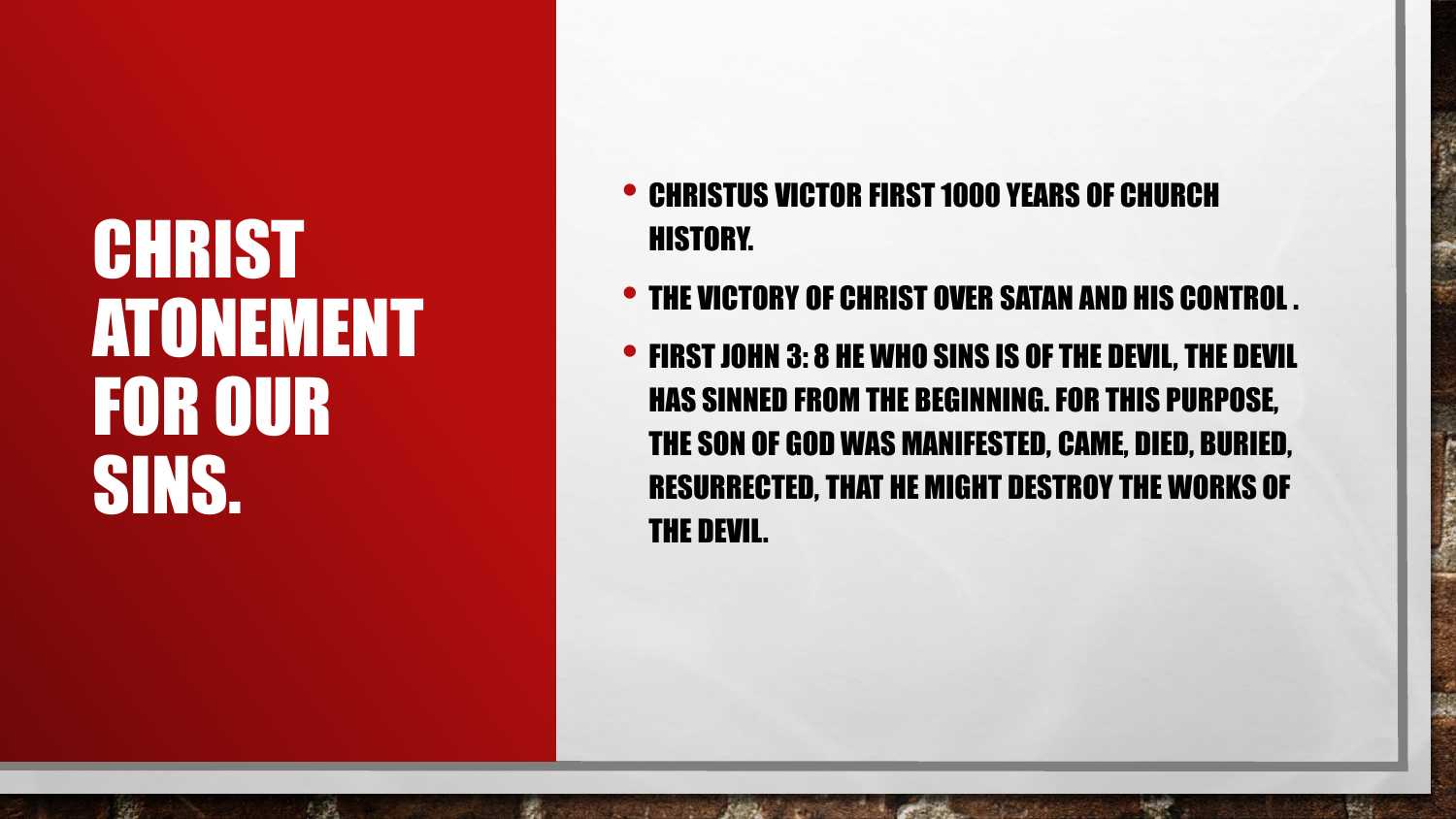### PENAL SUBSTITUTION.

- PAYMENT FOR SIN.
- <sup>17</sup> WHEREFORE IN ALL THINGS IT BEHOVED HIM TO BE MADE LIKE UNTO HIS BRETHREN, THAT HE MIGHT BE A MERCIFUL AND FAITHFUL HIGH PRIEST IN THINGS PERTAINING TO GOD, TO MAKE RECONCILIATION FOR THE SINS OF THE PEOPLE.
- THE HOLY BIBLE: KING JAMES VERSION, ELECTRONIC EDITION OF THE 1900 AUTHORIZED VERSION. (BELLINGHAM, WA: LOGOS RESEARCH SYSTEMS, INC., 2009), HEB 2:17.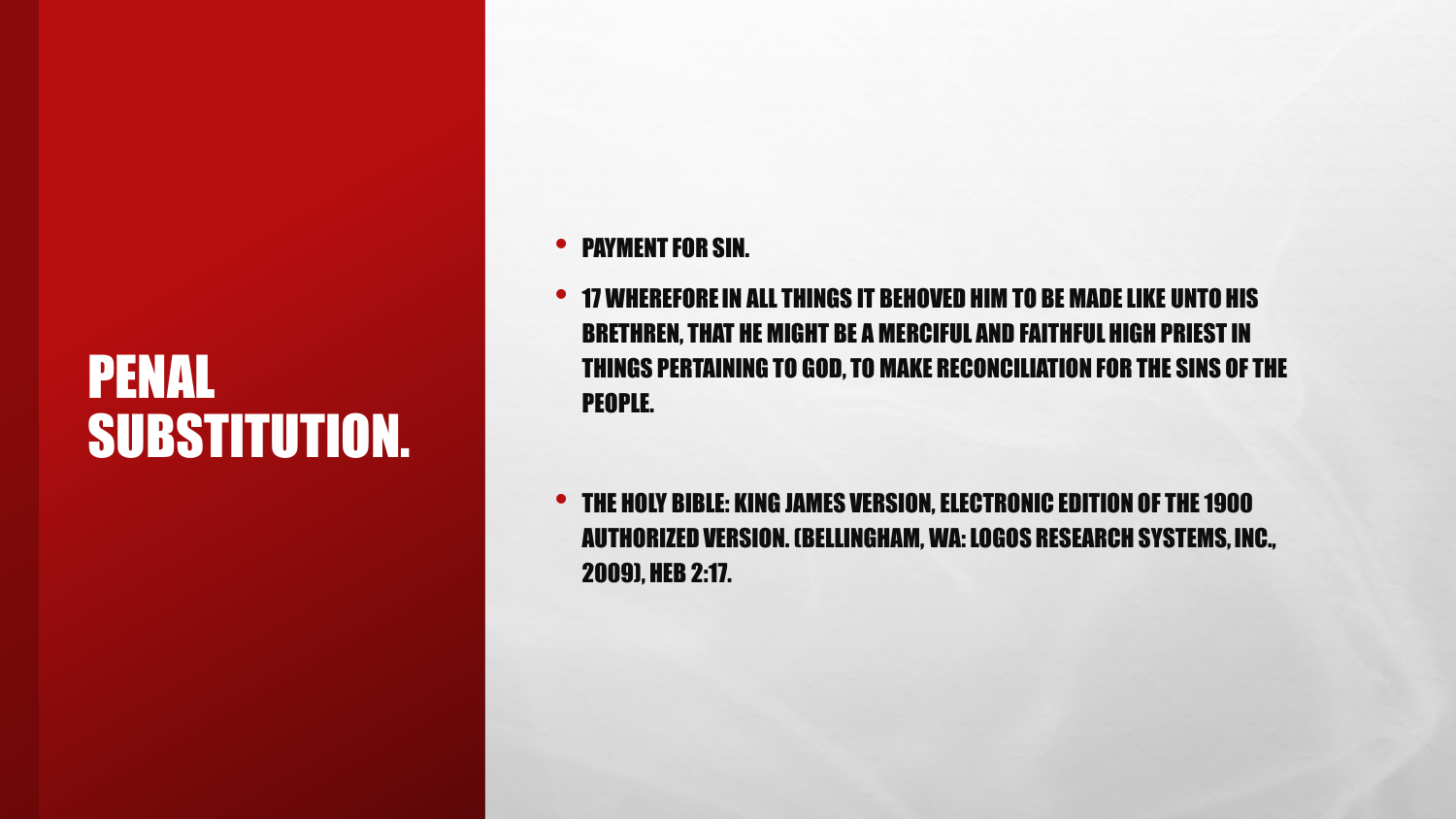### REVELATORY.

• 31LET ALL BITTERNESS, AND WRATH, AND ANGER, AND CLAMOUR, AND PEVIL SPEAKING, BE PUT AWAY FROM YOU, WITH ALL MALICE: 32 AND BE YE KIND ONE TO ANOTHER, TENDERHEARTED, TFORGIVING ONE ANOTHER, EVEN AS GOD FOR CHRIST'S SAKE HATH FORGIVEN YOU.

• THE HOLY BIBLE: KING JAMES VERSION, ELECTRONIC EDITION OF THE 1900 AUTHORIZED VERSION. (BELLINGHAM, WA: LOGOS RESEARCH SYSTEMS, INC., 2009), EPH 4:31–32.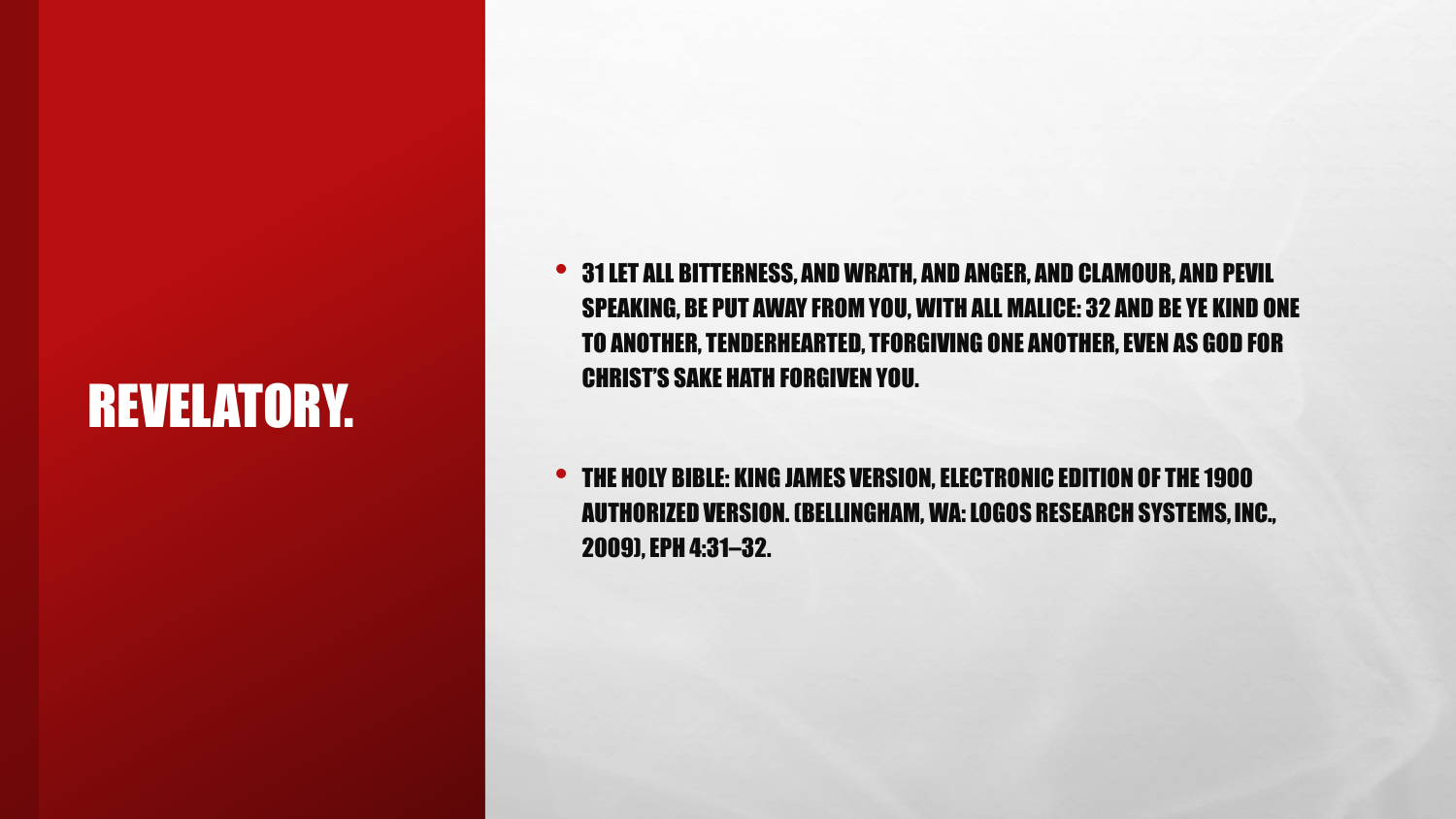### SACRIFICIAL.

- 15 MOREOVER, BRETHREN, I DECLARE UNTO YOU THE GOSPEL WHICH I PREACHED UNTO YOU, WHICH ALSO YE HAVE RECEIVED, AND WHEREIN YE STAND; 2 BY WHICH ALSO YE ARE SAVED, IF YE KEEP IN MEMORY WHAT I PREACHED UNTO YOU, UNLESS YE HAVE BELIEVED IN VAIN. 3 FOR I DELIVERED UNTO YOU FIRST OF ALL THAT WHICH I ALSO RECEIVED, HOW THAT CHRIST DIED FOR OUR SINS ACCORDING TO THE SCRIPTURES;
- THE HOLY BIBLE: KING JAMES VERSION, ELECTRONIC EDITION OF THE 1900 AUTHORIZED VERSION. (BELLINGHAM, WA: LOGOS RESEARCH SYSTEMS, INC., 2009), 1 CO 15.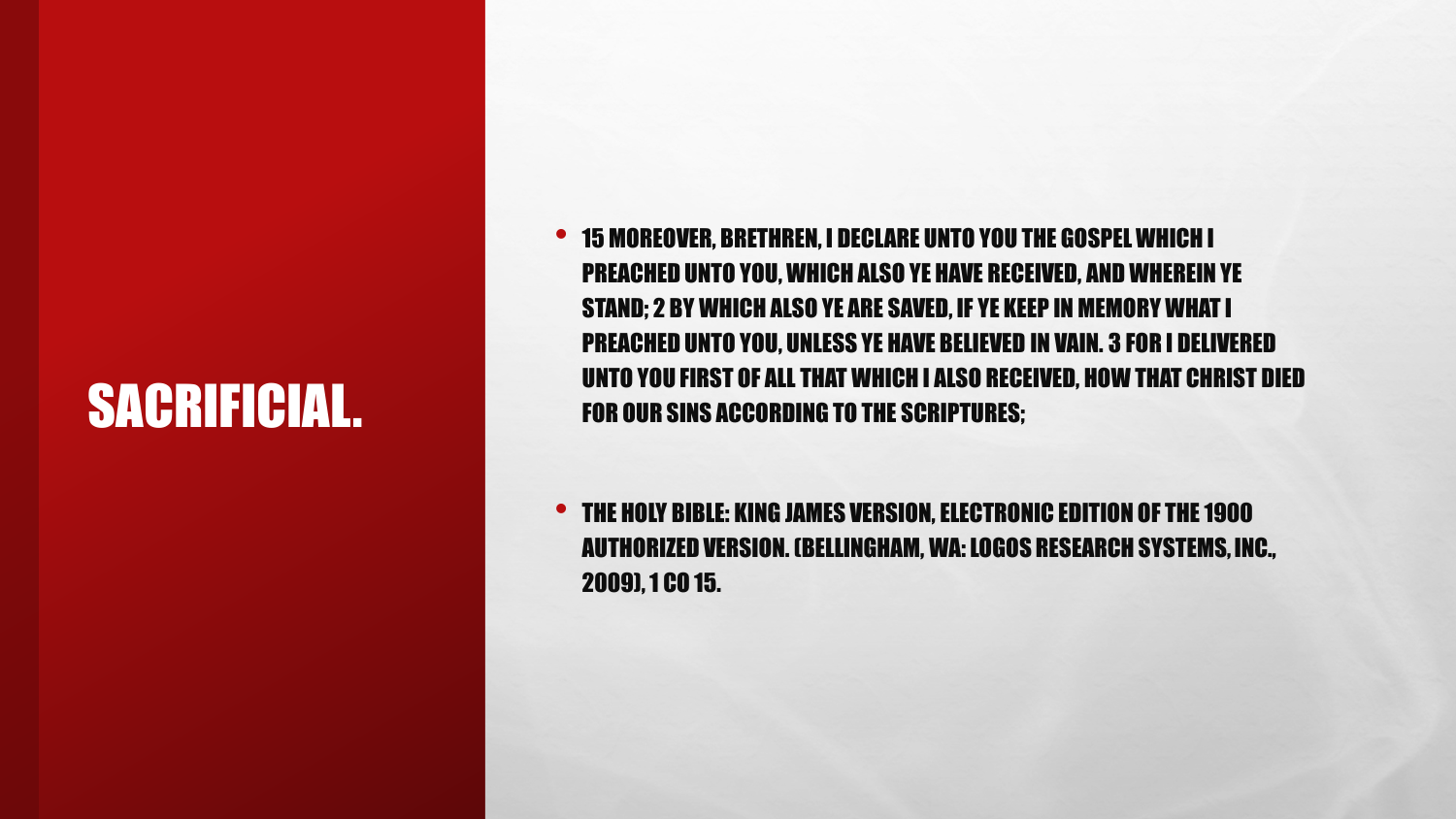### 1 JOHN 1:

• <sup>6</sup> IF WE SAY THAT WE HAVE FELLOWSHIP WITH HIM, AND WALK IN DARKNESS, WE LIE, AND DO NOT THE TRUTH: 7 BUT IF WE WALK IN THE LIGHT, AS HE IS IN THE LIGHT, WE HAVE FELLOWSHIP ONE WITH ANOTHER, AND THE BLOOD OF JESUS CHRIST HIS SON CLEANSETH US FROM ALL SIN.

• THE HOLY BIBLE: KING JAMES VERSION, ELECTRONIC EDITION OF THE 1900 AUTHORIZED VERSION. (BELLINGHAM, WA: LOGOS RESEARCH SYSTEMS, INC., 2009), 1 JN 1:6–7.